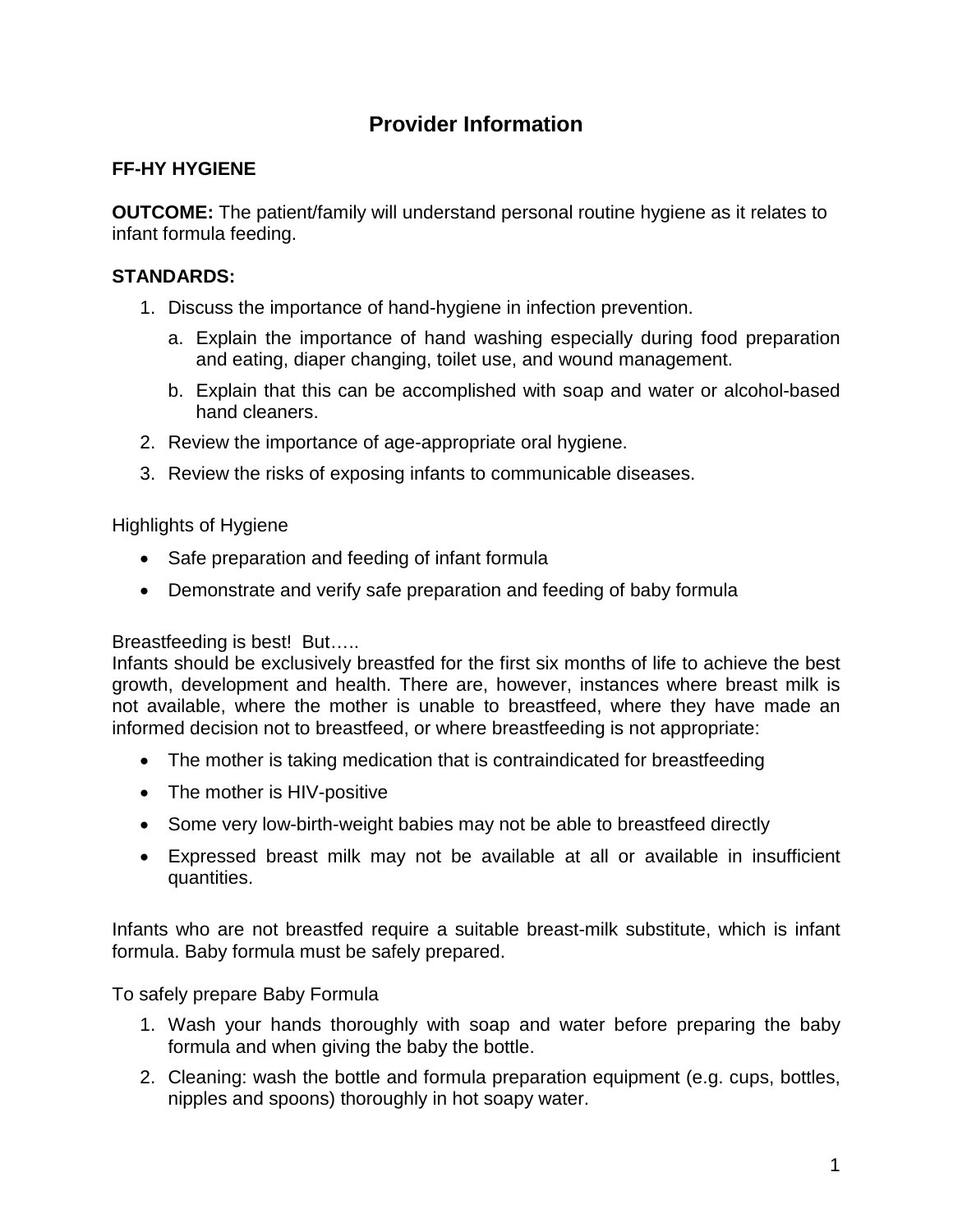- 3. Clean the bottle and nipples with a brush to ensure that all remaining formula is removed.
- 4. It is best to prepare fresh formula each time and to feed immediately
- 5. Make sure the surface or area where you are preparing the baby formula and bottle is clean.
- 6. To the water, add the exact amount of formula as instructed on the label. Adding more or less formula than instructed could make infants ill.
- 7. Shake or swirl gently until the contents are mixed thoroughly.
- 8. Check feeding temperature in order to avoid scalding the infant's mouth.
- 9. Discard any formula that has not been consumed within two hours from preparation (unless refrigerated.)

## Preventing Tooth Decay

How long and how often you feed your baby are important factors in preventing dental caries and babies should never be left alone with a bottle and should be encouraged to drink from a sippy cup as soon as they are ready to make the change. Bottles should never be used as comforters.

- Your child's baby teeth are important. As your infant gets older, your baby will need strong, healthy teeth to chew their food; speak and have a good-looking smile.
- Baby teeth also keep a space in the jaw for the adult teeth. If a baby tooth is lost too early, the teeth beside it may drift into the empty space. When it is time for the adult teeth to come in, there may not be enough room. This can make the teeth crooked or crowded.
- Starting infants off with good oral care can help protect their teeth.
- Good strong teeth begin with good bottle feeding habits
- Your child's baby teeth are at risk for decay as soon as they first appear-which is typically around age six months.
- Tooth decay in infants and toddlers is called Early Childhood Caries (cavities). It most often occurs in the upper front teeth, but other teeth may also be affected.
- Infants and toddlers with numerous cavities will need these "baby teeth" filled or pulled.
- The good news is that decay is preventable.

Until six months of age, your baby needs only baby formula. Until six months of age, your baby does not need cereals, juices, water or other sweet liquids. Do not put fruit juices, Kool-Aid, soda pop into your baby's bottle. Giving formula in a bottle to pacify